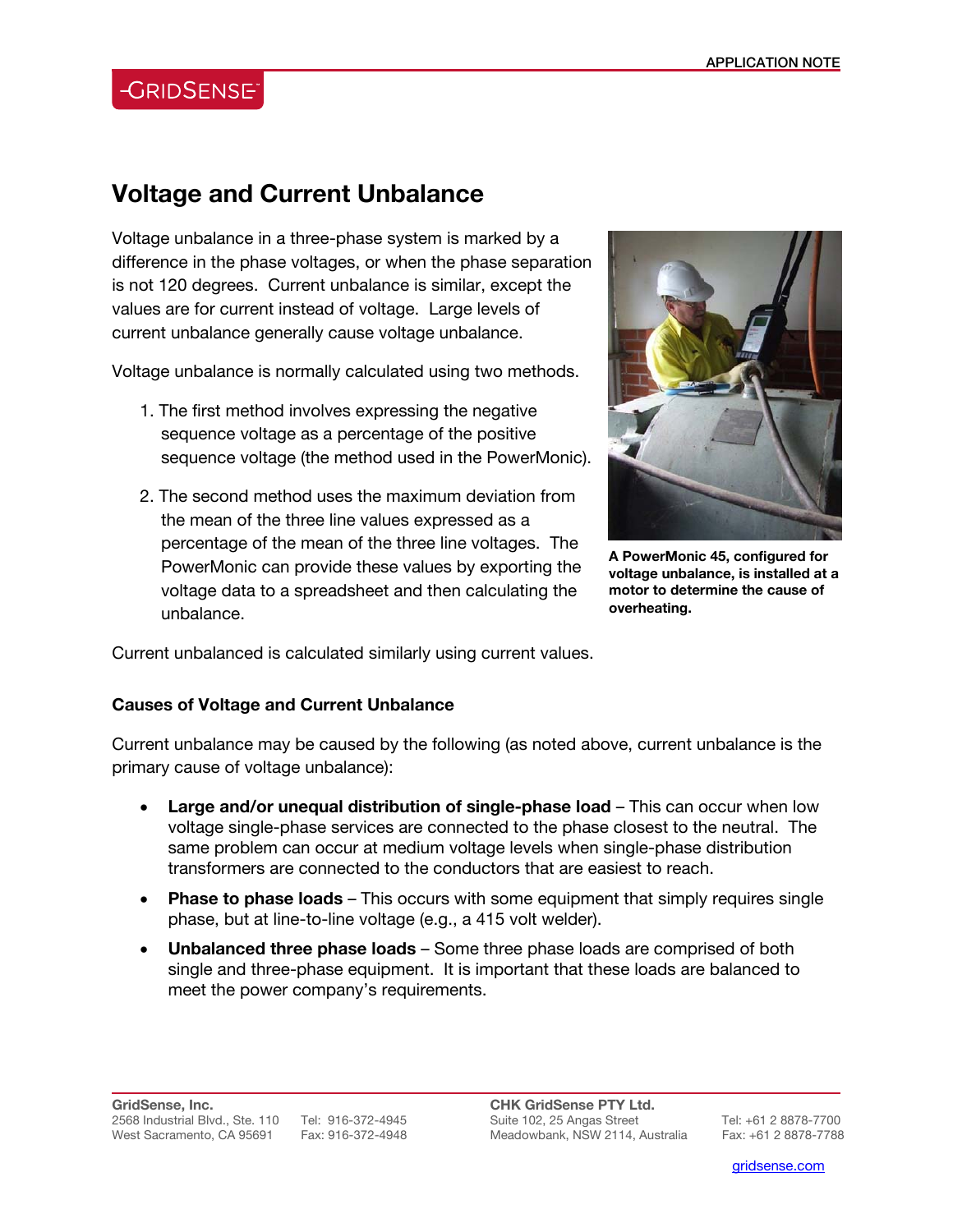### -GRIDSENSE<sup>®</sup>

Unequal impedances of a three-phase transmission and distribution network can also cause voltage unbalance. This occurs when the overhead transmission or distribution system does not have adequate transposition of the phases in order to balance the system impedance.

#### **Effects of Voltage Unbalance**

Resistive loads are relatively unaffected by voltage unbalance, but it causes additional heating/losses with threephase motors. Motor torque and speed will be negatively affected and the motor may produce excessive noise. The voltage unbalance also causes an increase in current unbalance well in excess of



**Figure 1. De-rating curve for motors** 

the voltage unbalance percentage. Fig. 1 shows how motors should be de-rated based on the percentage of voltage unbalance.

Variable speed drives (VSD) may trip off due to an increase in AC line currents caused by a compensation for the voltage unbalance. Increased thermal stress of VSD diodes and dc link capacitors and additional triplen harmonics can also occur.

### **Required Standard (Australia)**

The National Electricity Rules sets the limits for voltage unbalance (Fig. 3). Current balance requirements are also set by the National Electricity Rules, distributor or state based Service Rules, and in state-based legislation. Check the requirements for the location being logged.

 $\overline{a}$